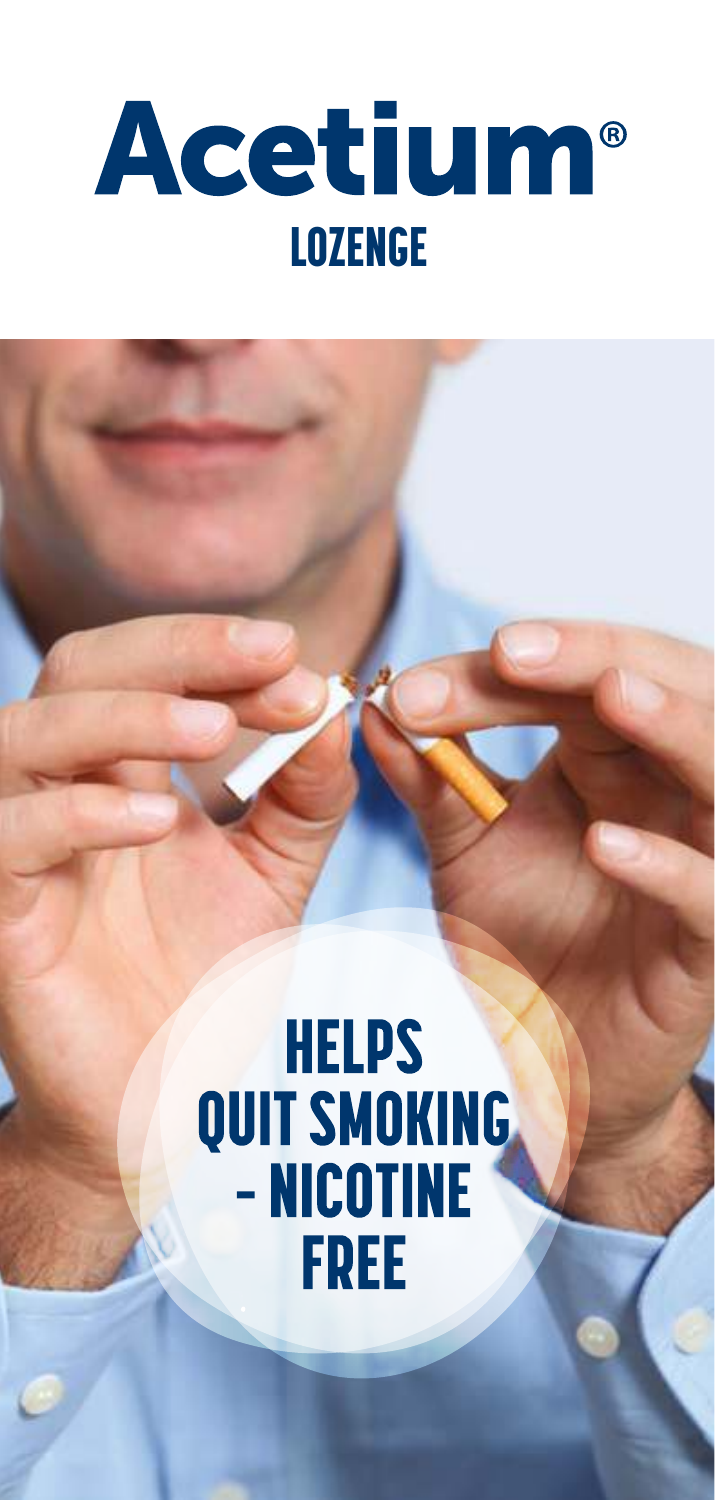### **Acetium® Lozenge – quit smoking nicotine free**

Acetium® Lozenge helps quit smoking and can be used to alleviate tobacco dependence.

#### **Safe, nicotine-free smoking intervention**

Being devoid of any known side effects (such as nicotine dependence and possible adverse side effects of medicines), Acetium® Lozenge represents a breakthrough in the development of the nicotine-free smoking intervention method.

Acetium® is easy to use: Take one lozenge every time you smoke a cigarette. Smoking cessation can be best achieved when the motivation is high enough. It usually takes an average of 3–6 months of regular use of Acetium® to quit smoking.

#### **Background**

The efficacy of Acetium® Lozenge in smoking intervention has been evaluated in two clinical trials<sup>1,2</sup>, with consistent results. Regular use of the lozenge during smoking increased the likelihood of smoking cessation 1.5-fold compared with placebo<sup>2</sup> .

#### **Mode of action**

Acetium® Lozenge is releasing slowly Lcysteine (a natural amino acid) into the saliva. L-cysteine binds up to 90 % of cigarette smoke-derived acetaldehyde, a substance classified as a human carcinogen $4,5$ . The taste of cigarette changes.

Acetium® Lozenge contains only safe ingredients with a small amount of xylitol, which reduces the acetaldehyde production by oral bacteria thus promoting oral health.

#### **Directions for use**

Put one Acetium® Lozenge in the mouth just before lighting a cigarette. Let the lozenge dissolve slowly in the mouth during smoking. Do not chew. Take another Acetium® Lozenge if you continue smoking. Continue sucking until the lozenge is completely dissolved. The lozenge is for single use.





Concomitant intake of liquids or other substances not recommended, because the lozenge will be less effective then. The effect can only be achieved when Acetium® Lozenges are used every time you smoke and for the entire time you are exposed to tobacco smoke. Recommended maximum daily dose is 40 lozenges because of the possible laxative effect.

The product is not suitable for children, during pregnancy or breast-feeding or for persons suffering from renal dysfunction or cystinuria.

Smoking cessation causes withdrawal symptoms for the majority of smokers. Common withdrawal symptoms are mood changes, insomnia, lack of concentration, headache, decreased heart rate, and increase in appetite.

Carcinogenic acetaldehyde is one of the harmful substances in cigarette smoke. Acetium® Lozenge does not reduce other adverse health effects of smoking.